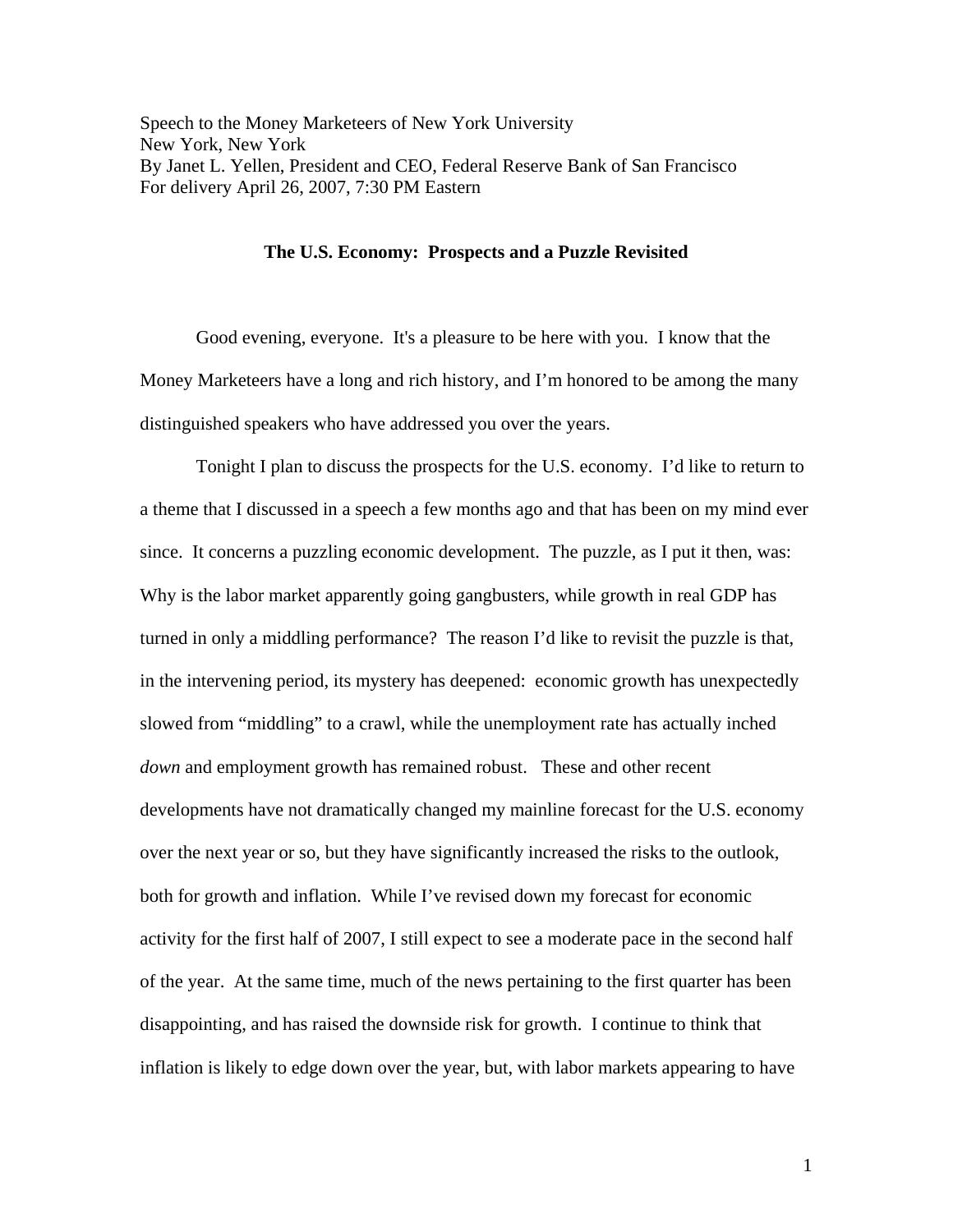tightened further, rather than easing as I expected, the upside risks to this outlook have gotten bigger.

 Before I begin to explain these points, let me note that my comments represent my own views and not necessarily those of my colleagues in the Federal Reserve System.

 Going back a few months, the "middling" economic growth we had been seeing since the second quarter of last year was, in fact, not particularly surprising, considering the stance of monetary policy over the past couple of years. As this group well knows, the FOMC began raising the federal funds rate from a very low 1 percent back in mid-2004. After 17 stepwise increases, the funds rate reached 5¼ percent by June 2006, a level that I judged to be modestly restrictive. The Committee has held it at that level ever since.

 The aim of these policy moves, to my mind, was to achieve an orderly slowing of growth to--and, for a time, below—its long-run trend. I anticipated that such a path for output growth would produce enough slack in the labor market to relieve potential inflationary pressures. Indeed, along with an expected reversal of transitory factors, a modest amount of slack would help to bring inflation down gradually to a more acceptable level than it had registered over the prior year.

 Thus far, it looks as if things have shaped up pretty much as expected, at least as far as output is concerned. Real GDP growth registered 2 to 2½ percent rates in the final three quarters of 2006, somewhat below most estimates of the economy's potential growth rate at the time, although growth this year appears, thus far, to be notably weaker. Most of the impetus for growth has come from a robust performance of personal consumption expenditures; indeed, with the impetus from past increases in equity and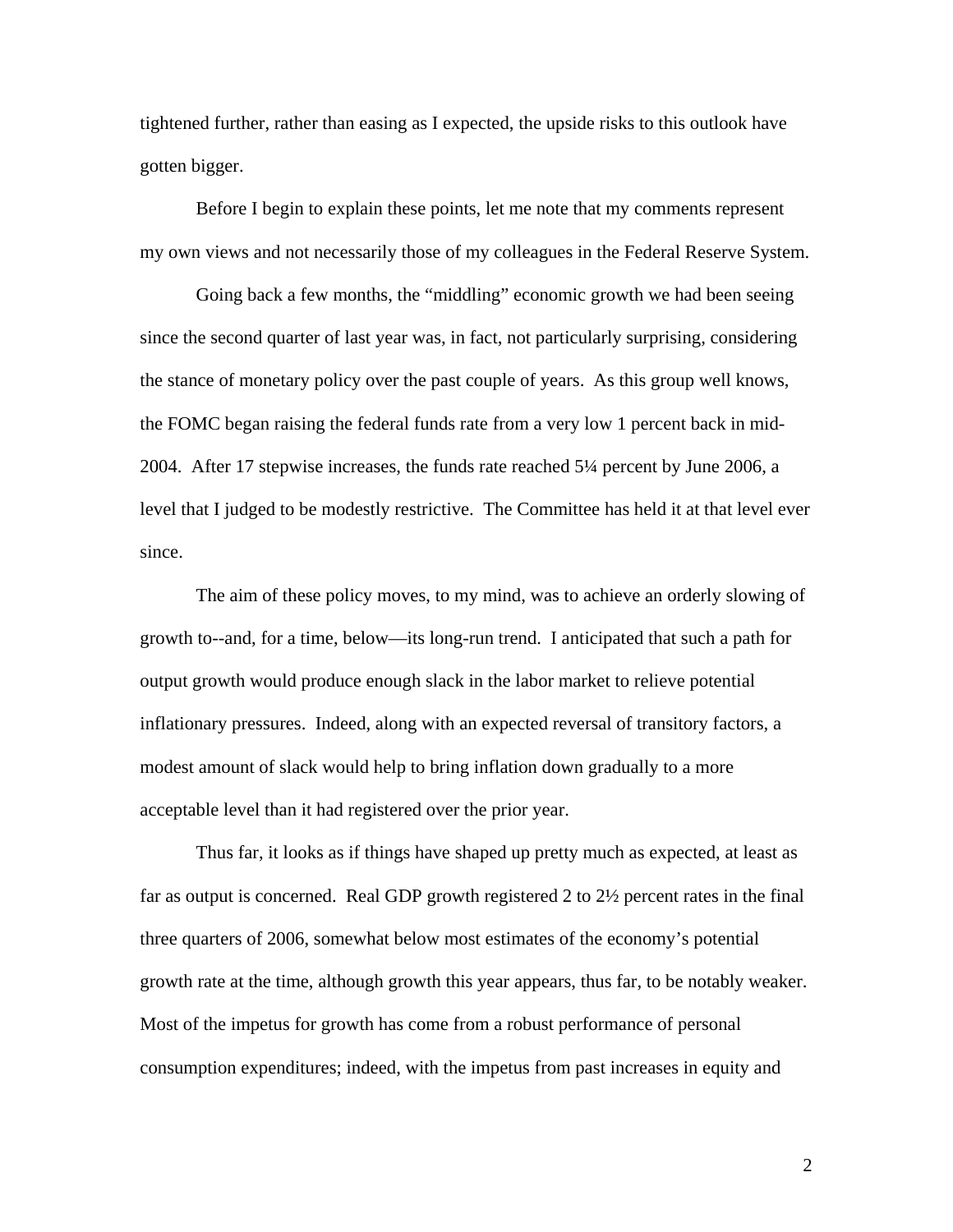housing wealth, American consumers continued to spend more than they earned, and that resulted in a personal saving rate that fell even deeper into negative territory. The biggest drag on growth has come mainly from two sectors: residential construction and auto production. Since residential construction and the housing market more generally were and are—such important factors in this story, let me take a few moments to discuss them in detail.

 The cooling in the housing sector has, of course, been in part a response to a rise in financing costs. Although traditional fixed mortgage rates have actually fallen somewhat in recent years, rates on variable-rate mortgages have risen along with other short-term rates. I should note, however, that higher borrowing costs are not the only explanation; it's likely that the recent cooling also is a necessary correction in house prices after years of phenomenal run-ups that ultimately proved to be unsustainable.

 Residential investment grew quite strongly for several years, but the pace of growth began to weaken toward the end of 2005. Since then, growth has turned negative. Indeed, the level of residential investment spending declined almost 13 percent in real terms during 2006, with especially steep drops over the last two quarters. In fact, during each of those quarters, this sector alone—which represents only a little more than 5 percent of U.S. GDP—subtracted a hefty 1¼ percentage points from real GDP growth.

The more forward-looking indicators of conditions in housing markets have been mixed recently. Housing permits fell sharply from the summer of 2005 through the summer of 2006, but have flattened out since then. Sales of new and existing homes have continued to fall. House prices at the national level either have continued to appreciate, though at a much more moderate rate than before, or have fallen moderately, depending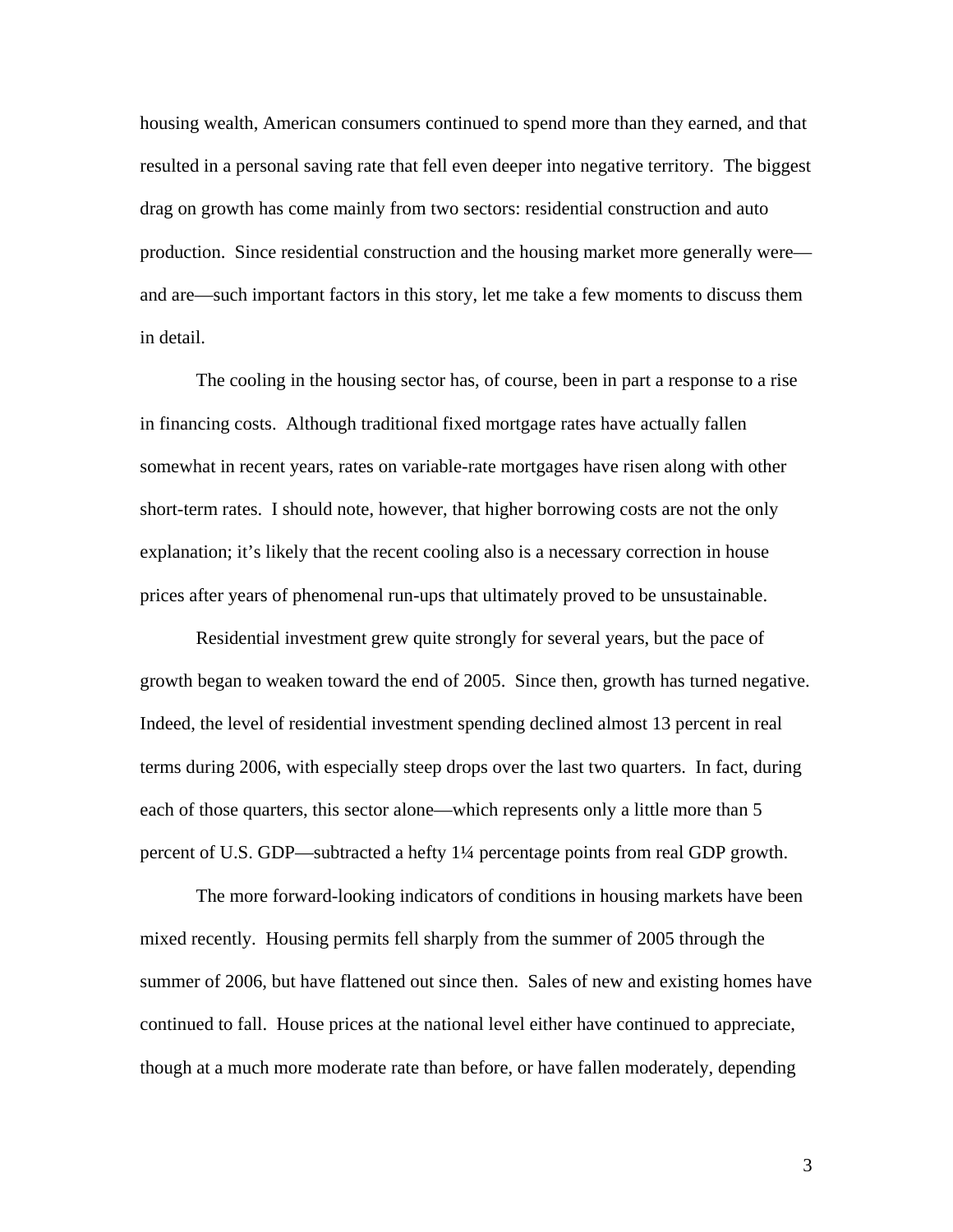on the price index you look at. Looking ahead, futures markets are expecting small price declines in a number of metropolitan areas this year. Finally, and importantly, inventories of unsold new homes remain at very high levels, and these most likely will need to be worked off before we see a rebound in housing construction.

 The latest twist in the housing sector story is the trouble involved with subprime mortgages. Hardly a day goes by without a news story about the financial difficulties now faced by borrowers and some large lenders in this market. Certainly, these problems warrant our close attention and raise significant issues for bank regulators and supervisors. After all, so-called exotic financing instruments—like interest-only loans, piggy-back loans, and loans with the possibility of negative amortization—were often designed to allow subprime borrowers into the market. So it will be important to find the balance that not only protects borrowers but also provides them opportunities to secure loans to buy homes and refinance mortgages.

 The types of subprime loans that present the biggest problem are variable-rate mortgages. Delinquency rates on these loans have risen sharply since the middle of last year—they now exceed 11 percent—and there are indications that lenders are tightening credit standards for subprime borrowers. Looking more broadly across all types of mortgages, however—including prime borrowers and even subprime borrowers with *fixed-rate* loans—delinquency rates have remained low. While a tightening of credit to the subprime sector and foreclosures on existing properties have the potential to deepen the housing downturn, I do not consider it very likely that such developments will have a big effect on overall U.S. economic performance. I say this, in part, because these mortgages represent only a small part of the overall outstanding mortgage stock.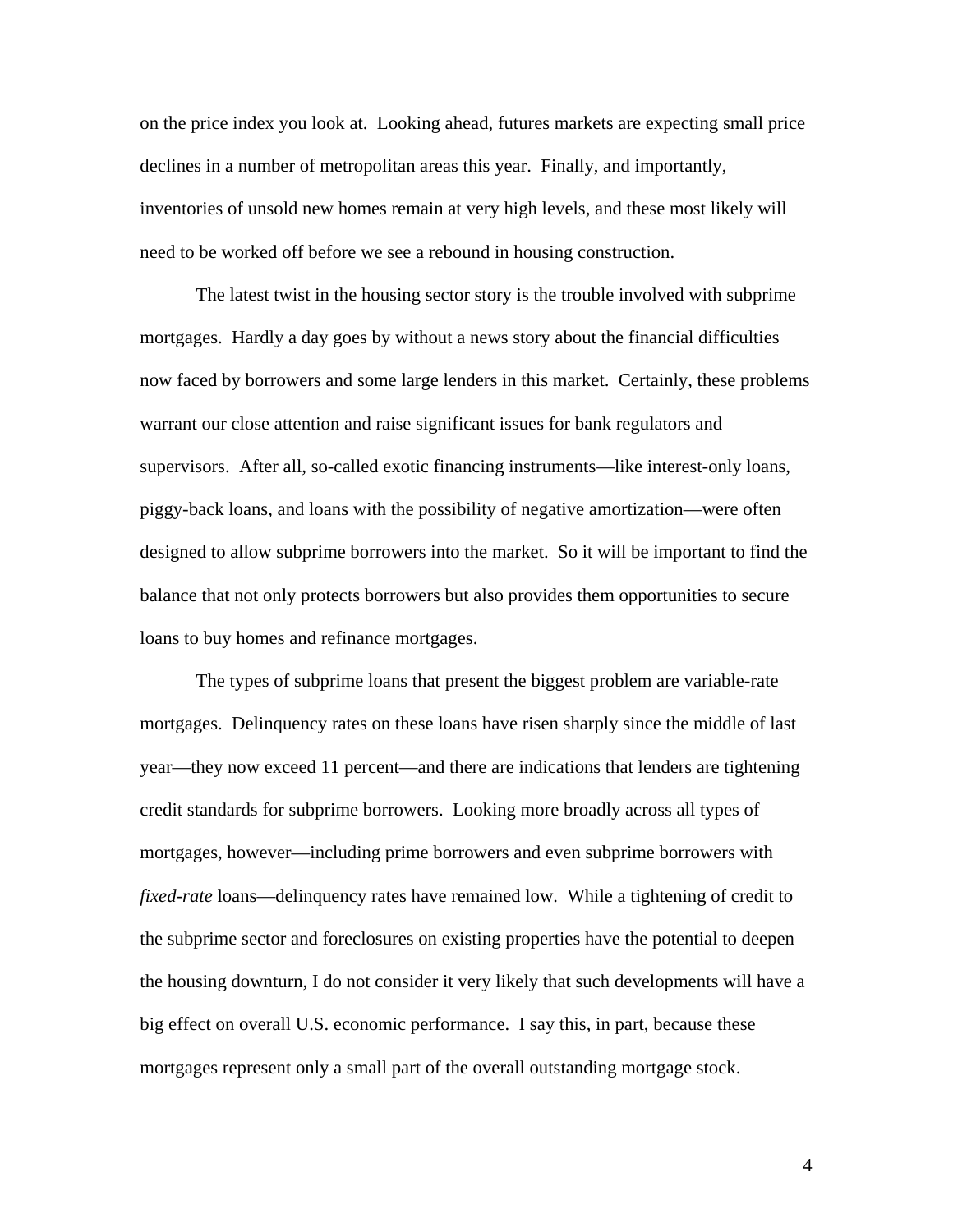The bottom line for housing is that it has had a significant depressing effect on real GDP growth over the past six months or so. While I wouldn't be surprised to see it begin to turn around in the latter half of this year, I also wouldn't want to bet on it. In other words, housing remains a significant drag on the economy and a source of uncertainty in the outlook—much as it has for some time now.

 However, two other developments *have* changed the risk profile of the economy. The first is something of a positive, in that the auto sector now appears poised to be less of a drag going forward. With the public demanding more fuel-efficient vehicles in the face of rising oil prices, U.S. automakers found themselves with large excess inventories of SUVs and trucks, so they cut back sharply on production last year. At this point, it appears that the adjustment to a lower level of inventories has been reached, and plans for auto production in the future look brighter.

 The second development, unfortunately, is evidence of sluggishness in a new area—business investment in equipment, and, in particular, equipment outside of the reasonably strong high-tech area. The performance in non-high-tech equipment over the past nine months or so is surprising, since the business environment is marked by high profits, relatively favorable financing conditions, and growth in business output.

 Part of the explanation for this sluggishness reflects what's happening in construction—given the slump in housing, it should come as no surprise that investment in construction-related equipment has fallen off. However, even if we ignore this category, business investment has still been weak.

One commonly heard explanation is "caution in the boardroom," as companies have felt the shocks of corporate scandals, terrorist attacks, war, and surging oil prices.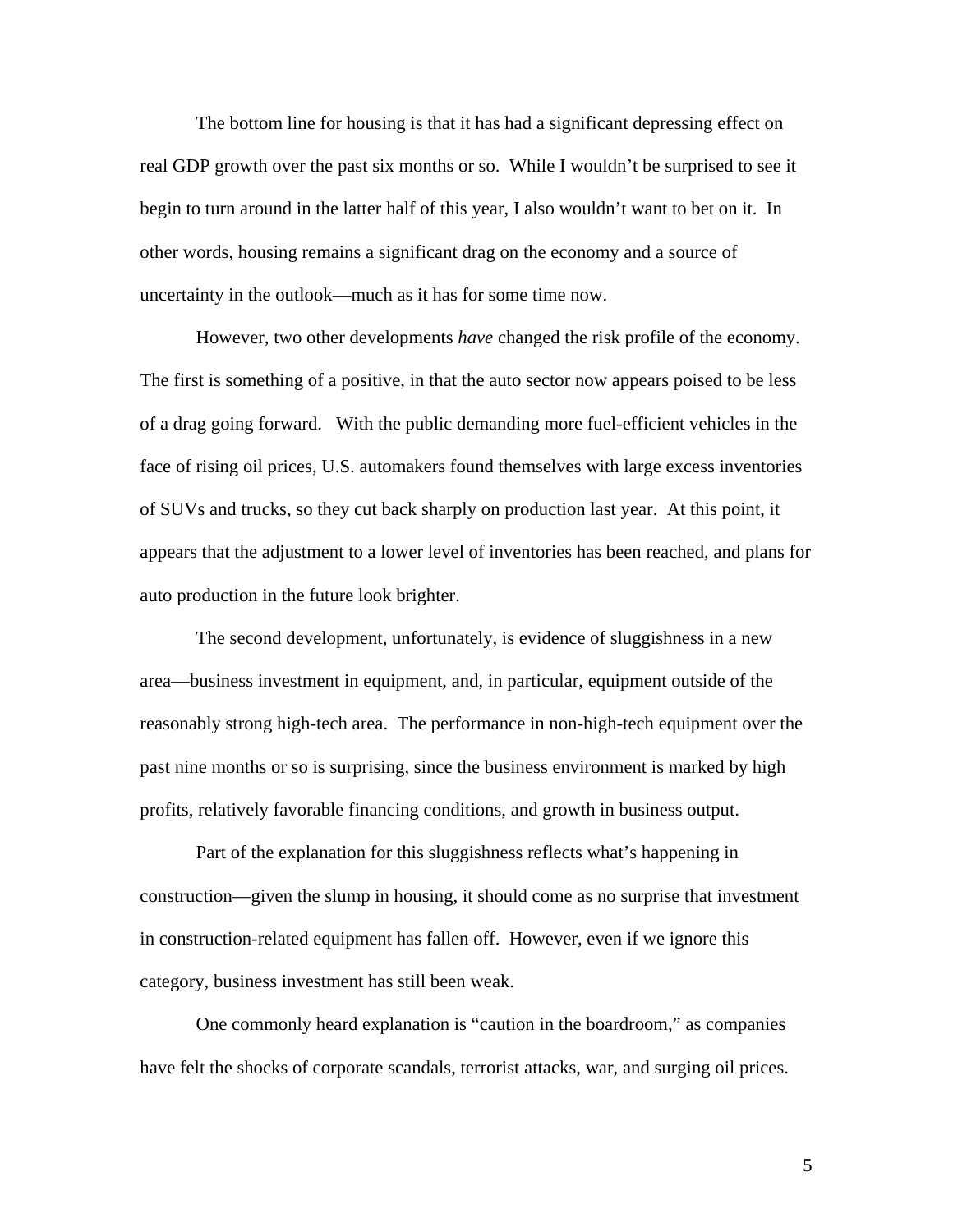While there may be some truth to this explanation, it does seem to fly in the face of the rapid growth we've seen in employment, which—given the cost and disruption of hiring and then having to lay off workers—also should be restrained by caution about the future.

 Another explanation for weak business equipment investment that may be more likely and that is a bit more troubling is the possibility that the trend rate of productivity growth has slowed from its very fast pace over the last five years or so. For 2000-2005, the estimated trend rate was a blazing 3 percent, but for 2006, the actual data on productivity growth came in at a rate of only 1-1/2 percent. Discerning the extent to which these new lower numbers reflect a short-lived, cyclical phenomenon, a downshift in the trend rate or both, is neither obvious nor straightforward.

 To explore this point, let me put a little context around U.S. productivity growth. From the mid-1970s through the mid-1990s, the trend rate of labor productivity in the nonfarm sector rose relatively slowly, at only about a 1½ percent annual rate on average. Then, in the second half of the 1990s, trend productivity appears to have accelerated sharply, to about a 2½ percent annual growth rate. This upward shift frankly came as a surprise and generated reams of research, not to mention journalism touting the "New Economy." On the research front, there is a broad consensus that this acceleration was traceable to developments in information and communications technology. The tech industry itself registered remarkable productivity gains; furthermore, firms outside that industry benefited not only from increases in the new tech equipment but also from new "organizational capital." By this, I mean things like business models, production processes, and a trained workforce.<sup>1</sup> Take the so-called big-box retailers, like Wal-Mart

 $\overline{a}$ 

<sup>&</sup>lt;sup>1</sup> See, for example, Sandra Black and Lisa Lynch, "Measuring Organizational Capital in the New Economy" (2005) http://ideas.repec.org/p/iza/izadps/dp1524.html, and Brynjolfsson et al.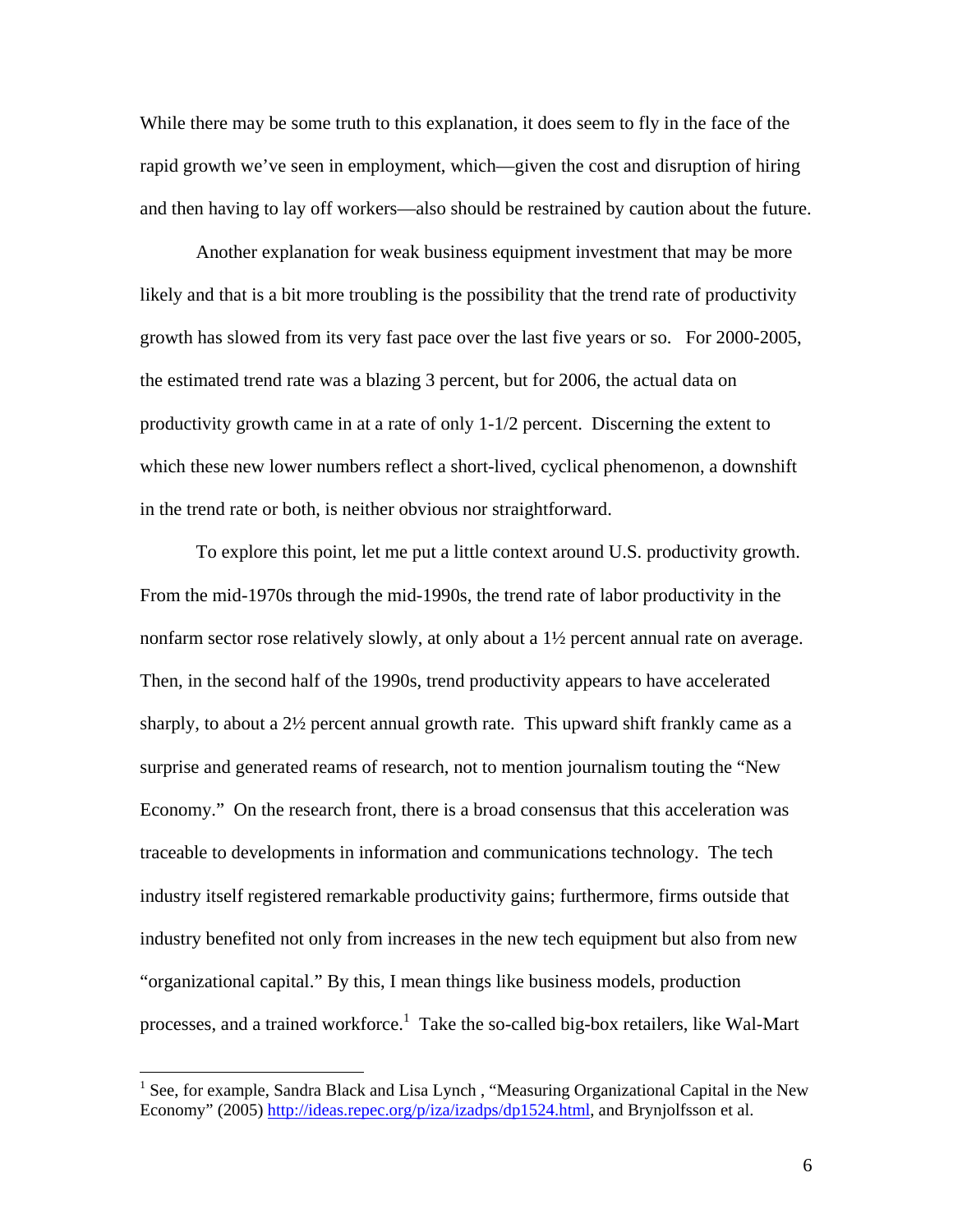and others, for example. Their success in using information technology to boost their retailing business did not merely involve buying computers. Instead, they had to consciously invest in knowledge about how to use information processing to better manage and, indeed, to reorganize their far-flung supply chains. In addition, when they reorganized processes, they also needed to retrain their workforce.

 From 2000-2005, U.S. trend productivity growth is estimated to have accelerated again, as I mentioned, to around 3 percent. But productivity growth in the tech industry itself slowed down, and so did investment in tech equipment by firms that use it. Why, then, did productivity growth surge in this period, and what does the answer imply for productivity going forward? Here the stories are not so clear. One explanation begins with the notion that investment itself is disruptive, since firms have to divert resources to installing and learning to use the new capital. With less investment going on in the 2000s than in the late 1990s, there was less disruption, while, at the same time, firms continued to benefit from their earlier investments in reorganization. Taken together, these showed up as faster measured productivity growth.<sup>2</sup> According to this explanation, if firms have slowed investment not only in IT but also in new organizational capital, then future productivity growth may also slow. But it also leaves open the possibility that firms will find further opportunities for organizational investments to benefit from fast information processing, and these investments may bear fruit again.

 $\overline{a}$ 

<sup>&</sup>quot;Intangible Assets: Computers and Organizational Capital" (2002) http://web.mit.edu/sloanmsa/Papers/2.3.pdf. 2

 $<sup>2</sup>$  Stephen D. Oliner, Daniel E. Sichel, and Kevin J. Stiroh, "Explaining a Productive Decade,"</sup> *Brookings Papers on Economic Activity* (March 29-30, 2007)

http://www3.brookings.edu/es/commentary/journals/bpea\_macro/forum/200703oliner.pdf, and Susanto Basu and John Fernald, "Information and Communications Technology as a General Purpose Technology: Evidence from U.S. Industry Data," (forthcoming, *German Economic Review*).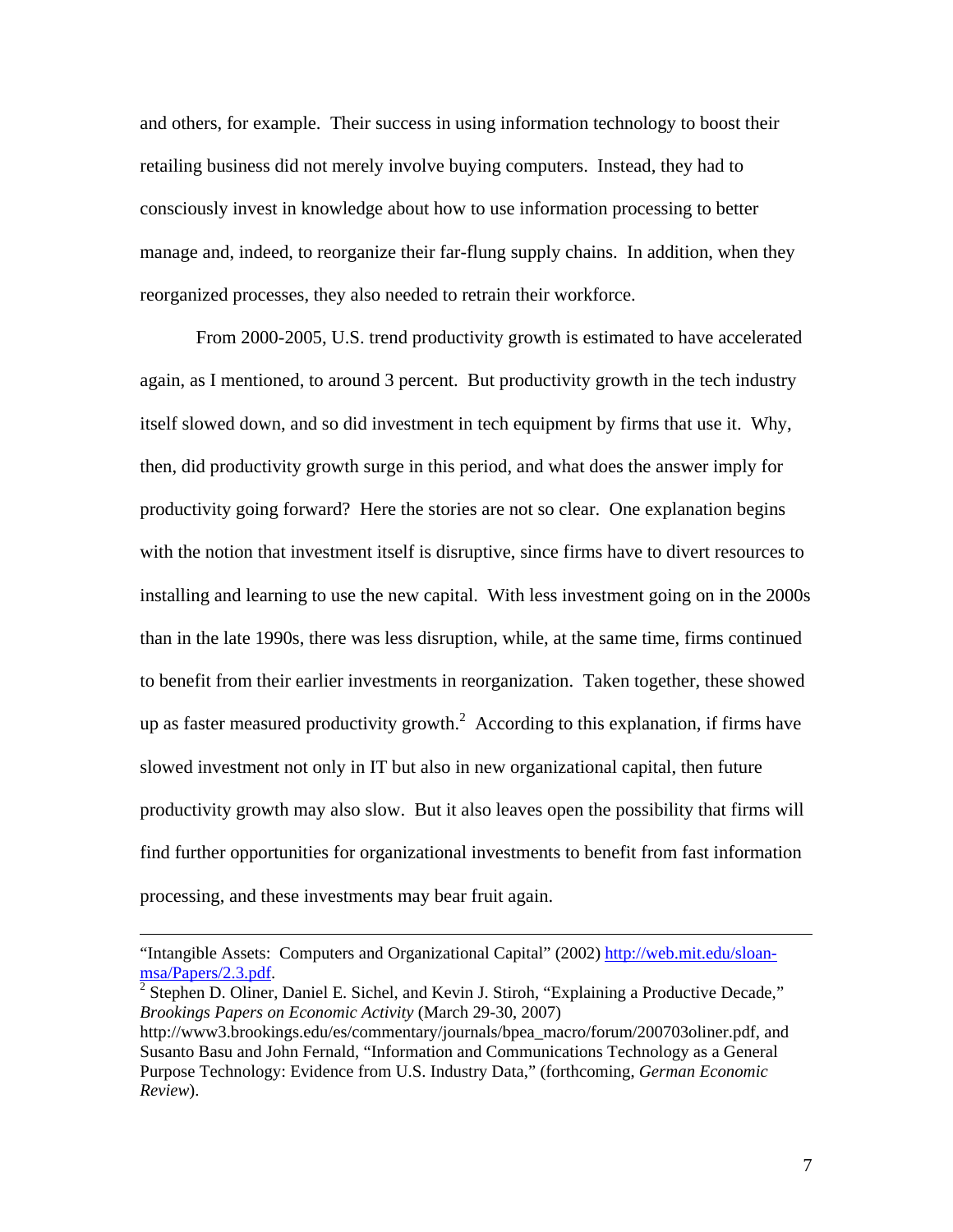Another explanation for the productivity surge in 2000-2005 is that it reflected severe profit pressures that forced firms to cut costs by restructuring, engaging in mergers, and so on.<sup>3</sup> Insofar as this explanation is at work, the cost-cutting resulted in one-time productivity gains and has not sown the seeds for faster productivity growth going forward.

 Both explanations, then, are consistent with the possibility that trend productivity growth has slowed. However, I don't want to overstate the degree of any possible slowing. We are still talking about trend growth going from about 3 percent in 2000 to 2005—the figure I cited earlier—to between 2 and 2½ percent now. So, productivity growth still would be reasonably strong, just not as strong as over the prior decade. As I said, a lower trend rate of productivity growth would help explain the sluggishness in business investment and put upward pressure on inflation for a time.

 Beyond this, however, it could have implications for crucial fundamentals in the economy. It could lower the trend growth rate of real GDP; indeed, many forecasters are currently making modest downward adjustments to estimates of trend real GDP growth into a range of 2½ to 3 percent. Likewise, because a lower trend rate of productivity growth reflects a lower return to capital, it also implies a lower neutral level of the federal funds rate.

 To sum up the story on output, real GDP advanced at moderate rates of 2 to 2½ percent in the final three quarters of last year. Recent monthly data show a more sluggish performance in the first quarter. My best guess is that real GDP will pick up the pace a

 $\overline{a}$ 

 $3$ See: Oliner et al., op. cit.; Dale W. Jorgenson, Mun S. Ho, and Kevin J. Stiroh, "A Retrospective Look at the U.S. Productivity Resurgence," unpublished paper, 2007; John Fernald, David Thipphavong, and Bharat Trehan, "Will Fast Productivity Growth Persist?" *FRBSF Economic Letter*, 2007-09, http://www.frbsf.org/publications/economics/letter/2007/el2007-09.html.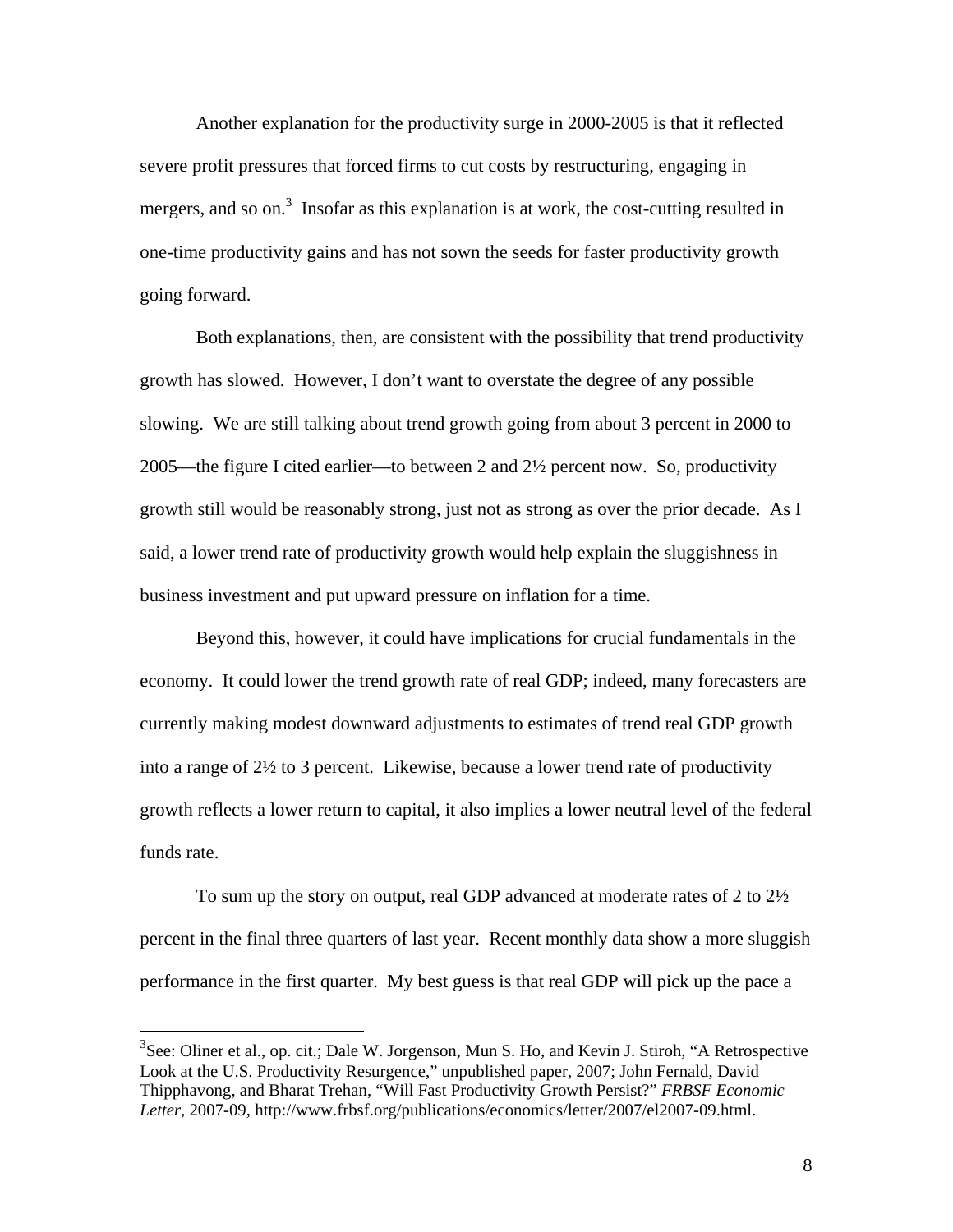bit in 2007, as growth in spending on housing and equipment turns up. Personal consumption expenditures should advance solidly, but, given the recent increases in energy prices and the reduced impetus from housing and equity wealth, the pace is likely to be noticeably slower than in 2006. Taking all of these factors into consideration, my forecast for real GDP growth in all of 2007 is modestly lower than it used to be, and I think my comments should make it clear that there are downside risks to this outcome, since it depends on near-term rebounds in both housing and business investment in equipment. So, as a policymaker, these are things I will keep a close eye on.

 Moreover, even if these downside risks do not materialize and my "best guess" scenario for economic activity comes through, there is an additional layer of concern. Another key part of the desired "soft landing" would involve the emergence of enough slack in labor markets to help bring inflation down from where it currently stands. This is where I revisit the puzzle I posed at the beginning: if the economy is even *more* lackluster than before, why is the labor market *still* going gangbusters? The latest labor market data show payroll employment growing steadily and at a robust pace. Moreover, the unemployment rate has declined by three-quarters of a percentage point over the past year and a half and now stands at 4.4 percent; that rate suggests a degree of tightness in the labor market, because it is somewhat below common estimates of the rate that can be sustained in the long run without generating rising inflation. In other words, if labor markets are indeed on the tight side, and if they remain there, then there may be reason for concern about building inflationary pressures.

 In my earlier look at the puzzle I discussed a set of benign possible explanations and a set of worrisome ones. For example, one benign, and likely, possibility is that part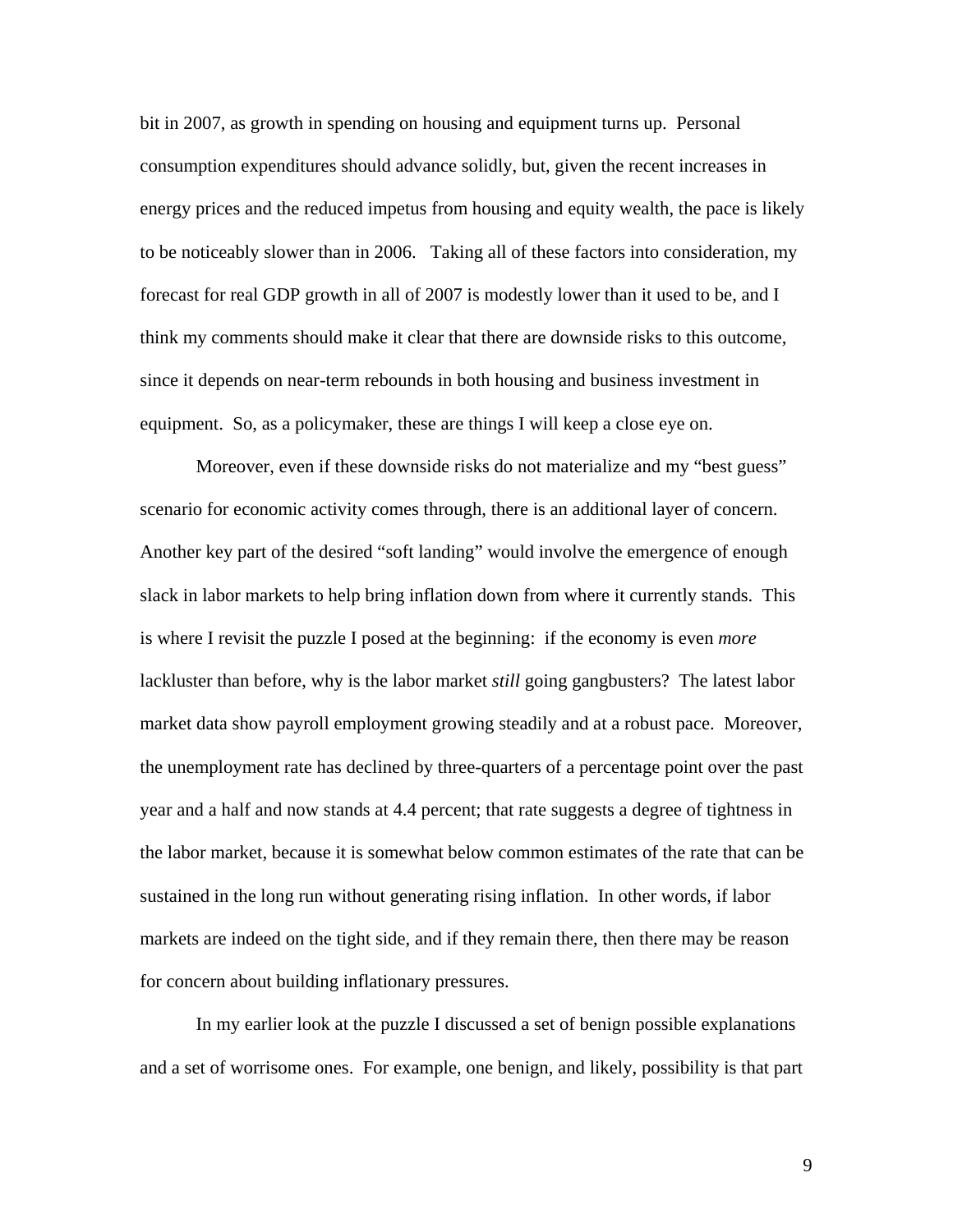of the disconnect between the unemployment rate and output growth will be resolved by a little more patience. Labor markets adjust to output growth with a lag, and that lag is not always consistent over time. Another benign possibility is that the unemployment rate may be overstating the tightness of labor markets. There are a variety of other labor market indicators, and some suggest less tightness than the unemployment rate. For example, the Conference Board index of job market perceptions, which is based on a survey of households, suggests that labor markets are only very slightly on the tight side. Furthermore, measures of labor compensation do not all line up with tightness in labor markets. In particular, the employment cost index shows remarkably restrained increases of only 3 percent over the past year, about the same as the year before. These possibilities are much as they were a few months ago.

The worrisome possibilities that I considered back then, however, have become, unfortunately, more worrisome and could indicate building inflationary pressures. They revolve around the question of whether the apparent disconnect between labor markets and output reflects a misreading of how close output is to its long-run capacity. One possibility is that output is actually growing faster than the data show. In fact, there are some indications to that effect. An alternative measure of aggregate activity—one that looks at total income generated in the economy—suggests a higher level of activity than the traditional measure of GDP, which looks at production. If the income measure ends up being more accurate than the production measure, then the decline in the unemployment rate this year might not turn out to be surprising at all. Indeed, this would mean that both labor and product markets have been tight, which would add to our estimate of inflation pressures.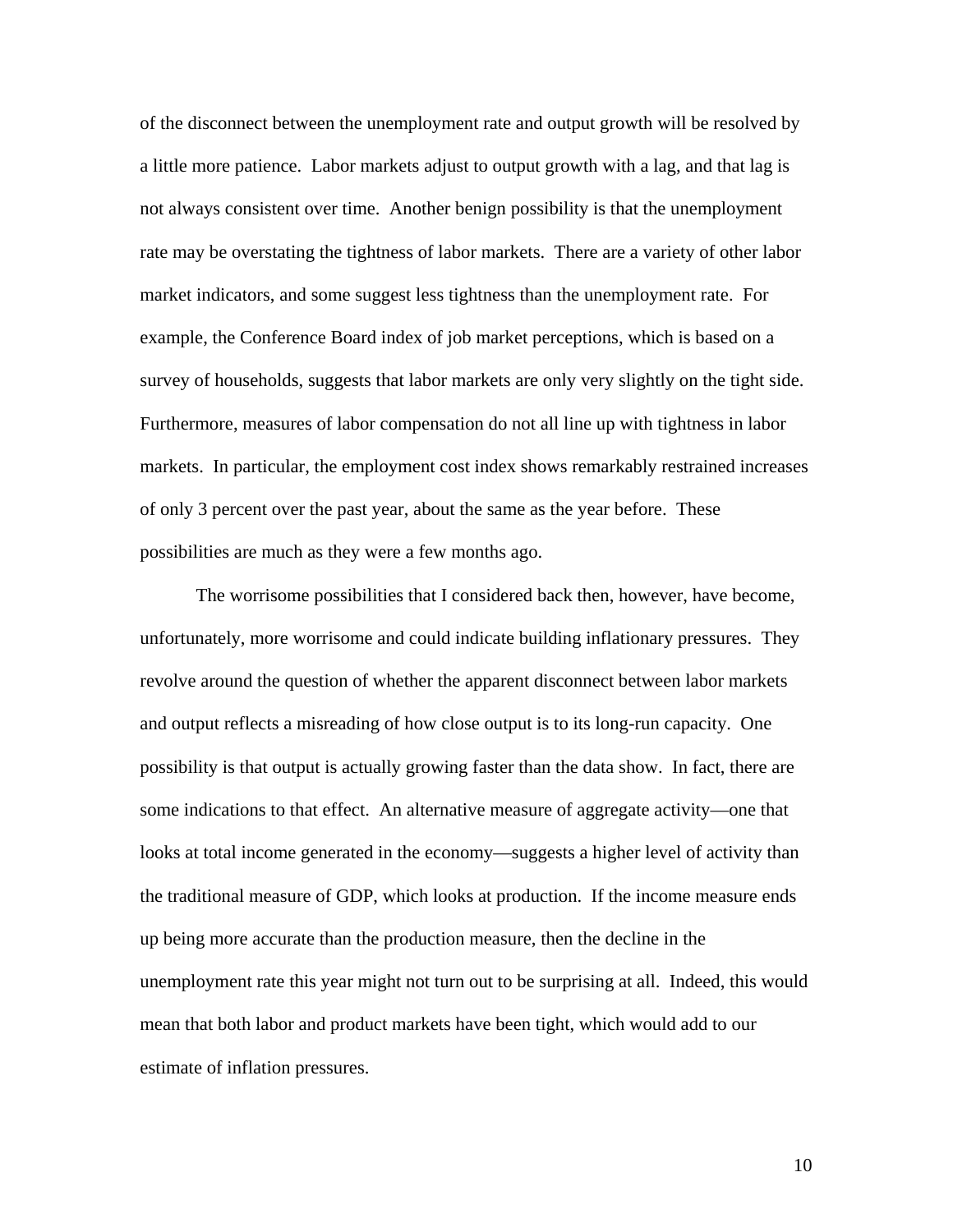The other possibility is the one that I mentioned in connection with a possible slowdown in trend productivity growth: that is, that output's long-run capacity may be lower than most economists have estimated. Slower growth in trend productivity would translate directly into slower growth in the trend growth rate of real GDP. The implication for inflation is that real GDP would have to grow at a slower rate than we previously thought was necessary to generate more slack.

 In outlining these explanations for the disconnect between output and unemployment, my goal has been to highlight the added weight I am now giving to the worrisome side of things. At the same time, it's important to note that I do not view these explanations as mutually exclusive—it is certainly possible that more than one could be in play. Moreover, I confess up front that I do not see a way to know which explanations carry more weight. What I do know is that the intensification on the worrisome side means that there is more uncertainty about the state of underlying inflationary pressures, so it will be especially important to monitor the incoming data very closely.

 This uncertainty is a special concern when we look at the inflation data over the past year or so, which has been disappointing. Over the past year, our main measure of consumer inflation—the price index for personal consumption expenditures excluding food and energy, or the core PCE price index—has increased by 2.4 percent, which is higher than I would like to see.

 While the possibility of slower underlying productivity growth raises uncertainties about how to interpret the puzzle and the associated implications for inflation, it also has a more direct and distinctly pessimistic implication for inflation. In particular, a slowdown in the trend rate of productivity growth means that firms' trend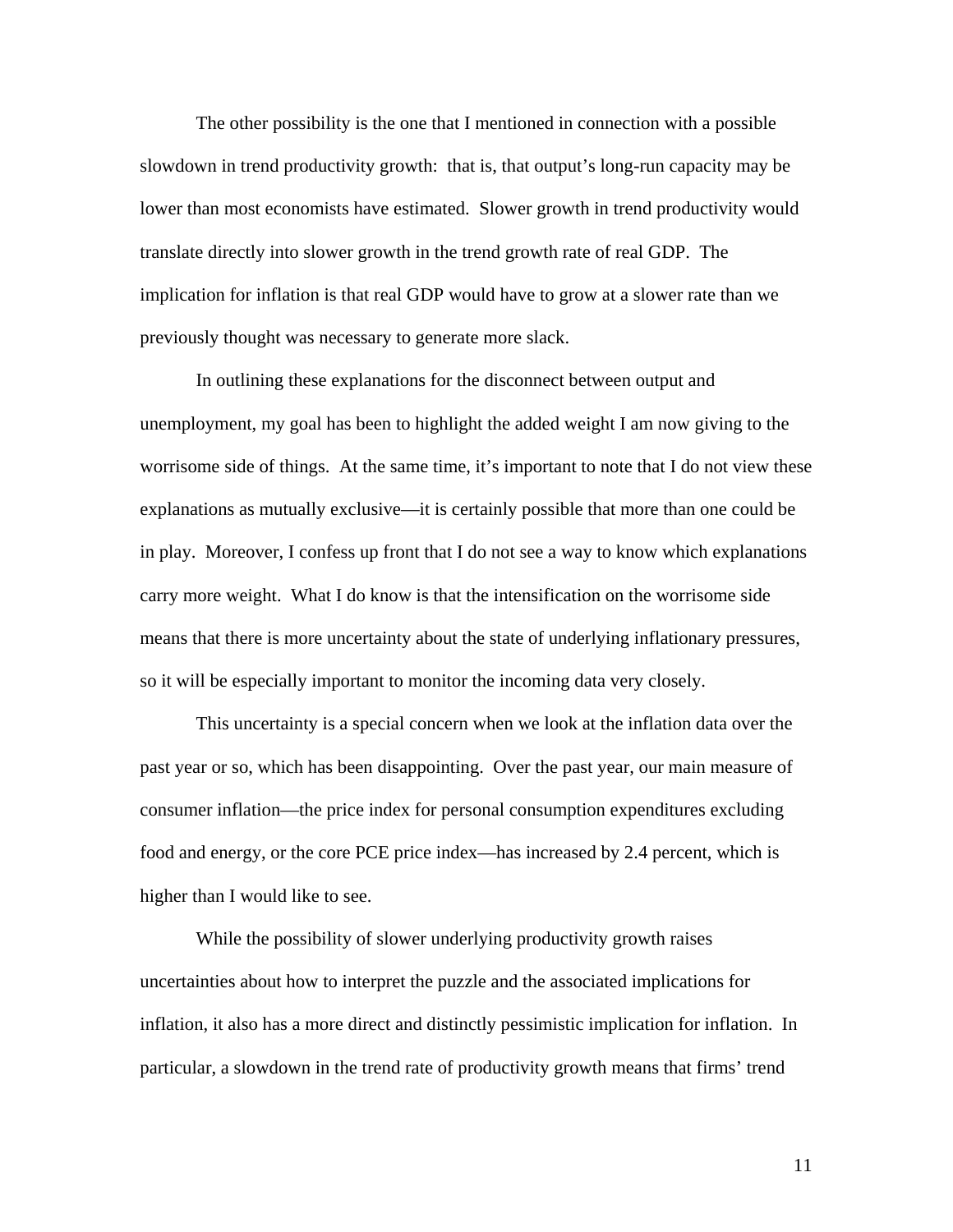unit labor costs will rise more rapidly unless compensation growth declines in tandem. Absent such a moderation in compensation growth, firms may adjust to more rapid cost pressures by passing them into the prices consumers pay for their products, placing upward pressure on core inflation, at least for a time. However, there is one mitigating factor: the markups firms set above unit labor costs are currently at very high levels. So, even if trend productivity growth has slowed, firms do have the room to absorb the increases in unit labor costs without raising the prices of their products. It remains to be seen how all of this will play out.

 Furthermore, I believe there are two other important features of the economy that may well work in the direction of bringing inflation down. One of these is inflation expectations, which appear to have been well anchored for at least the past ten years or so, as the Fed has established its credibility with the public about both its commitment to and its competence in keeping inflation at low and stable rates. For example, in the face of the large oil price increases we've seen in recent years, this credibility shows up in the stability of survey and market measures of inflation expectations looking ten years ahead.<sup>4</sup> Statistical analysis of the behavior of core inflation also lends some support to the view that inflation expectations have become anchored. Admittedly, this evidence is drawn from a relatively small sample, but it's important because, if it holds up, it implies, that core inflation has become more likely to revert to its long-run average, which, over the past decade, is around 2 percent.

<sup>&</sup>lt;sup>4</sup> See Bharat Trehan and Jason Tjosvold, "Inflation Targets and Inflation Expectations: Some Evidence from the Recent Oil Shocks," *FRBSF Economic Letter*, 2006-22, September 1, 2006. For a discussion of related issues, see John Williams, "Inflation in an Era of Well-Anchored Inflation Expectations," *FRBSF Economic Letter*, 2006-27, October 13, 2006.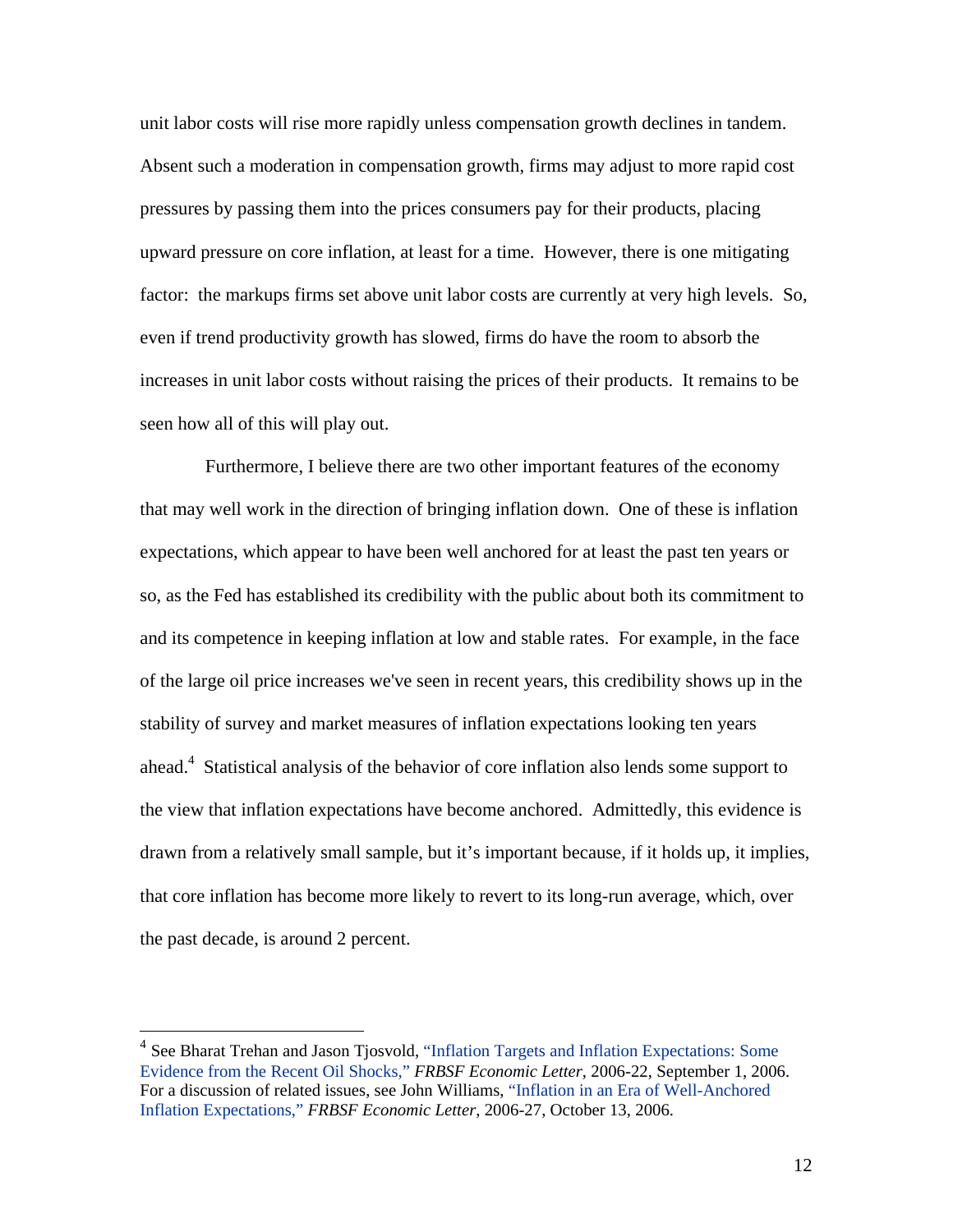The second favorable feature, which I have already alluded to, is that core inflation may have been elevated partly because of some transitory factors that are likely to unwind over the next year or so. One is oil prices. Although core inflation, by definition, excludes energy prices, they still may affect core inflation to the extent that they are passed through to the prices of other goods and services. Energy prices have risen recently, but they are still well below their peaks of mid 2006. Over the two and a half years before that, energy prices more than doubled, and this probably put some upward pressure on core inflation. However, the effects of energy price changes on inflation are inherently temporary, and these upward pressures are likely to dissipate in 2007.

 Another transitory factor is substantial upward pressures on rents, including imputed rents on owner-occupied housing that enter importantly into the calculation of the price of housing services, and therefore, consumer inflation. Over the last year, rents have been rising at an unusually rapid rate as potential buyers, increasingly being priced out of the housing market, have shifted from owning to renting. As rents adjust to more normal levels relative to house prices, I anticipate these increases will taper off, also lowering inflation.

 To sum up my inflation forecast, then, I do expect the dissipation of upward pressure from energy prices and rents and the beneficial effects of anchored inflation expectations to bring inflation down modestly over 2007. However, I also am keenly aware that this pattern has yet to show up in the data. The inflation situation remains uncertain and, in particular, there are upside risks to my outlook, especially having to do with the situation in labor markets.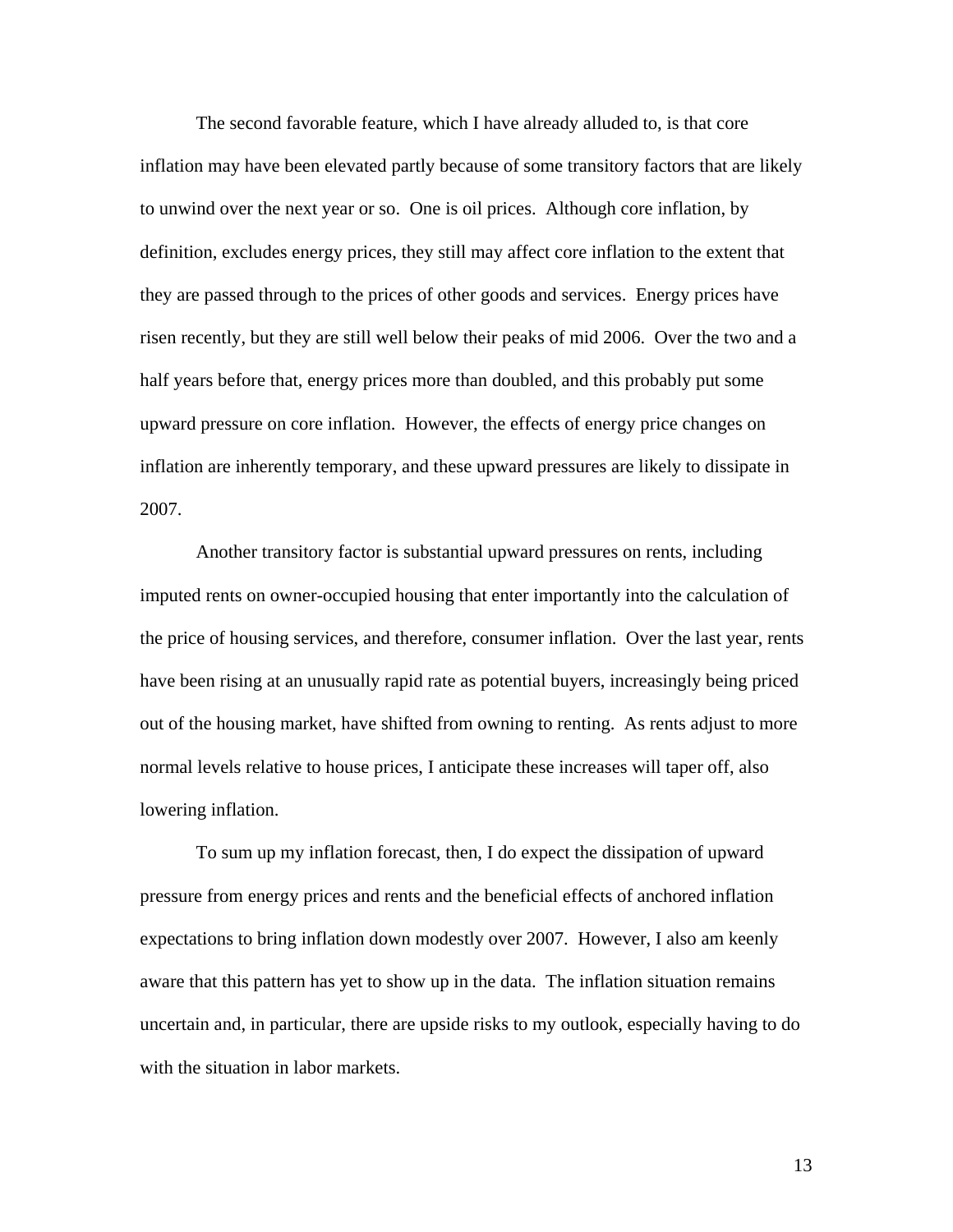From my perspective as a monetary policymaker, I would say that, in these circumstances, with heightened risks to both growth and inflation, the best course for policy is watchful waiting. I think that the current stance of policy is likely to foster sustainable growth with a gradual ebbing of inflation over time. However, the inflation risks are skewed to the upside. For this reason, the FOMC's press release following its March meeting notes that "the Committee's predominant policy concern remains the risk that inflation will fail to moderate as expected." I believe it's important to remain focused on bringing inflation down gradually over time—not only because price stability is desirable in its own right, but also because a credible commitment to keeping inflation low and stable is necessary to ensure that inflation expectations remain well-anchored.

We cannot afford to go back to a world similar to the 1970s, where shocks that should have had only a transitory impact on inflation—whether due to oil prices, rents or movements in the dollar—shift longer-term inflation expectations and touch off a selffulfilling wage-price spiral. The Fed's commitment over the last two decades to keeping inflation low has fundamentally changed inflationary psychology and that has permitted both inflation and unemployment to be low and stable. Keeping inflationary expectations well anchored is essential to good outcomes for the economy overall.

At the same time that we must keep inflation moving down over time, we must be careful not to tighten too much, thereby posing unnecessary risks to continued expansion. An "asymmetric policy tilt" seems appropriate given the risks to inflation. However, the complexities of the current situation—including uncertainties concerning the behavior of output and employment, as well as growing downside risks to economic growth and the possibility that the neutral level of the funds rate has been lowered by a productivity